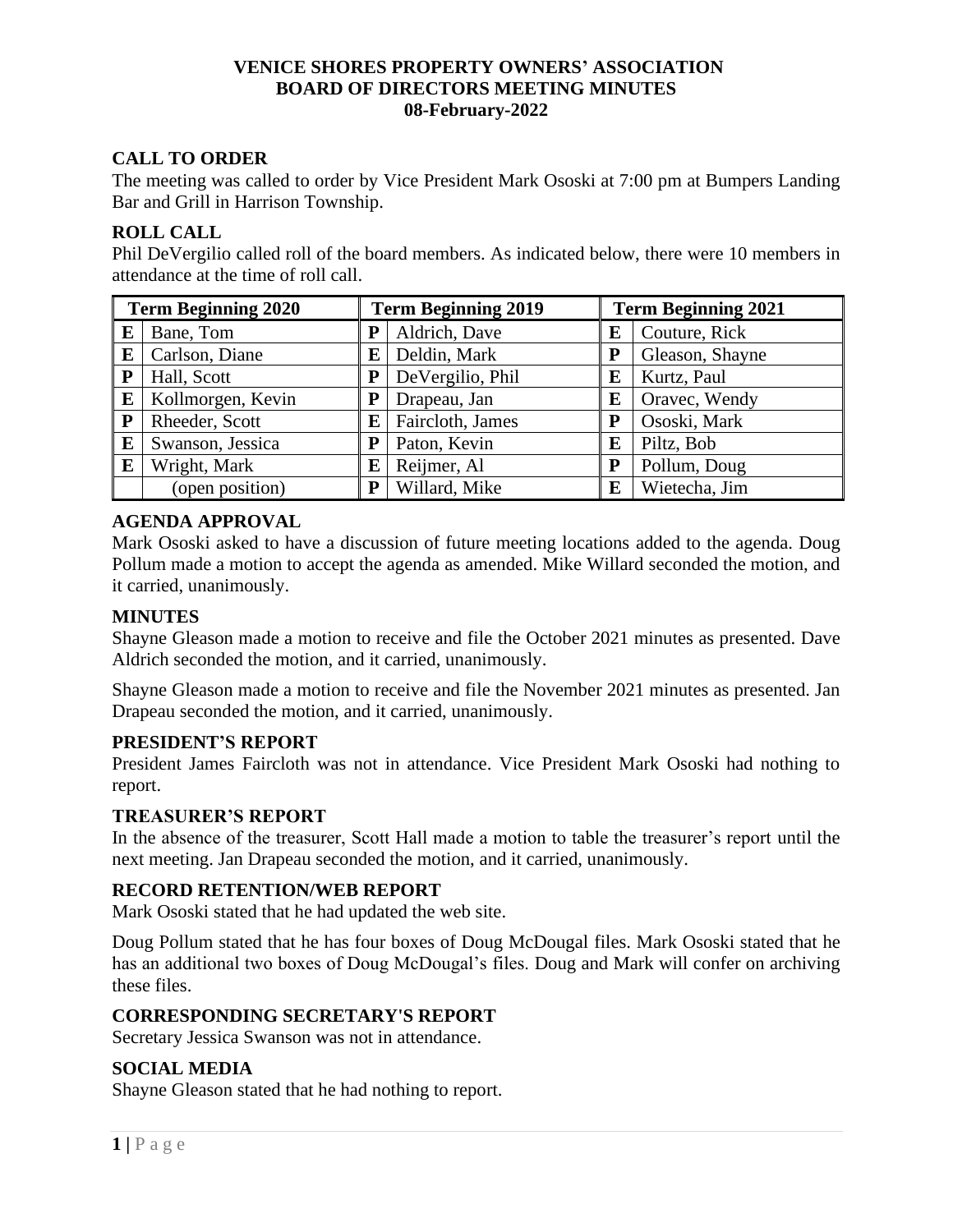#### **VENICE SHORES PROPERTY OWNERS' ASSOCIATION BOARD OF DIRECTORS MEETING MINUTES 08-February-2022**

## **CANAL COMMITTEE**

It was reported that the recent sudden drop in the canal water levels is due to an ice jam on the St. Clair River.

## **MAINTENANCE COMMITTEE**

Doug Pollum reported that the reimbursement checks for pump electricity were mailed in mid-January.

### **BUILDING COMMITTEE**

Mark Ososki stated that plans have been approved to add stone to the house at 41494 Clairpointe.

Mark also reported that approval of house plans for lot 134 has been denied based upon an insufficient ratio of exterior masonry to trim. Mark has spoken with each of the two lot owners and their architect regarding the VSPOA building restrictions and is currently waiting for submission of a revised set of plans.

### **DEED RESTRICTION REVIEW COMMITTEE**

Jan Drapeau stated that there is nothing to report.

### **CIVIC AFFAIRS**

Mark Ososki spoke with Township Clerk Adam Wit regarding the road repaving project in Venice Shores. According to Mr. Wit, the Township is proceeding with the engineering phase of the project, and work is scheduled to begin in mid-summer of 2022.

### **WELCOMING COMMITTEE**

Jan Drapeau stated that she is temporarily filling in for Chair Diane Carlson. Jan had nothing to report at this time but requested that any knowledge of new residents be forwarded to her.

# **EVENTS COMMITTEE**

Kevin Paton reported that a one-thousand-dollar price increase was quoted by MacRay Harbor for the No Winter Blues party. Later, MacRay Harbor informed Kevin that they could not host the event because of restrictions on the number of guests allowed due to Covid 19. Kevin suggested that we look into an outdoor event later in the year, perhaps at Bumpers Landing. Kevin Paton made a motion to talk with Treasurer Jim Wietecha, about the No Winter Blues budget. Dave Aldrich seconded the motion, and it carried, unanimously.

### **NOMINATING COMMITTEE**

Chairperson Jessica Swanson was not in attendance.

### **OLD BUSINESS**

As a result of the demand letter sent to Mr. and Mrs. Rinke, the chimney at 41237 Windmill has been bricked as previously agreed in order to bring the house into compliance with the Venice Shores approved plans.

The certificate naming Marie McDougal an honorary member of Venice Shores has been created and is in Doug Pollum's hands pending delivery to her.